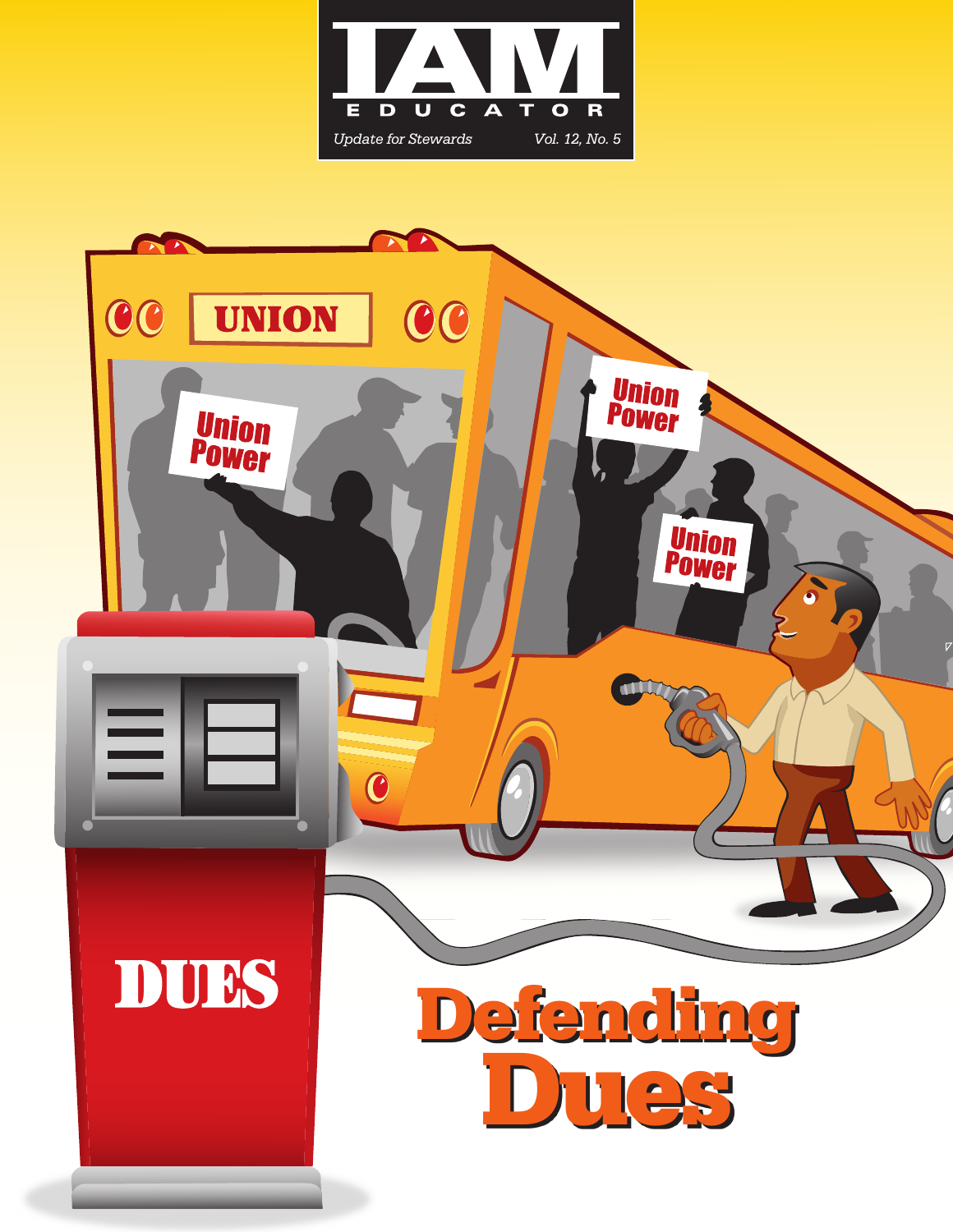# Defending Dues

here's no getting around it: most union members don't like to pay dues. To many, dues are just another deduction from their paycheque, no different from federal or provincial or city taxes, no different from sales taxes or use taxes or any other tax.

Of course, people who stop to think about it see that taxes pay for the highways they drive on and the police who protect them and the schools that educate their children. Taxes help assure that the water their families drink is pure and the food they buy at the market is safe to eat.

They also pay for helping people—the survivors and the families of those who didn't make it through the horror—get back on their feet after natural disasters like Hurricanes Katrina and Isabelle or manmade disasters like the terrorist attacks of September 11, 2001.

But people *don't* stop to think just as some union members don't consider how, without dues, there would be no professionals to bargain new contracts or lawyers to pursue arbitrations. Neither would there be anyone to turn to when a worker is unfairly docked or disciplined: no trained representatives to take their side when things got bad. Workers would be at the mercy of their employers—and more and more employers today are showing no mercy whatever. That's the reason fast food workers at McDonald's and Wendy's and so many other franchise operations across North America have been taking to the streets of late. They know their situation is lousy and that the only way to make things better is to act together.

So how does a steward deal with the member who pays his or her dues, but gripes about it nonstop?

You could consider offering these thoughts next time the issue comes up.

### Dues and Taxes

Make the comparison between taxes and dues. People may not like paying taxes, but without them there would be no roads. People still drive on those roads, though, and couldn't

function without them. Likewise, they still count on firefighters to respond if their **UNION DUES** 

Be prepared to list some of the benefits that wouldn't exist without the union.

house or apartment burns. They *use the services* that tax monies support, even though they're not crazy about taxes. Likewise, they *benefit* from the union's work, even though they might not like paying the dues that make the union's work possible.

#### Dues Bring Specific Benefits

If workers don't like paying dues, then presumably they don't like the very things that dues *bring*: job security, raises, vacations, health insurance and pensions, and so forth. Examine your contract, and next time someone starts on about "those damn union dues" be prepared to list some of the benefits that wouldn't exist without the union. Do they honestly believe the boss would be showering them with benefits if the union hadn't negotiated them?

#### Compare and Contrast

Do some legwork and study up on wages, hours and conditions at another employer —a *non-union* employer—in

your community, one that could reasonably be compared to your own in terms of the kinds of jobs people do. Be prepared to show your members what the job protections and wage and benefit differences are between the two, and make it clear that the union—and thus *dues*—are the reason for those differences. Maybe you can even get your hands on a paycheque stub from the other workplace, and show it as evidence.

### Run the Numbers

Give them some statistics. In 2013, union workers' median hourly wages were \$27.05, compared with an average of \$22.08 for non-union workers. In 2013,

> the benefits enjoyed by unionised workers (dental insurance, extended health care coverage and legal insurance) attract and support dentists, opticians, health specialists and family lawyers whose services are available to everyone in the community. Eighty-four percent of union workers had paid sick leave, while only 62 percent of non-

union workers did. You don't have to be an Einstein to see that the dollars and benefits gained by representation far outweigh the cost of dues.

Another way to look at it would be like this: a single, union-negotiated raise of 50 cents an hour is worth more than \$1,000 a year to the recipient.

#### Raising the Bar for All

When unions stand up for fairness, they raise the bar for everyone. Many of the things first won by unions are enjoyed by all workers today – minimum wages, overtime pay, workplace safety standards, maternity and parental leave, vacation pay, and human rights.

*—David Prosten. The writer is co-editor of Steward Update and founder of Union Communication Services.*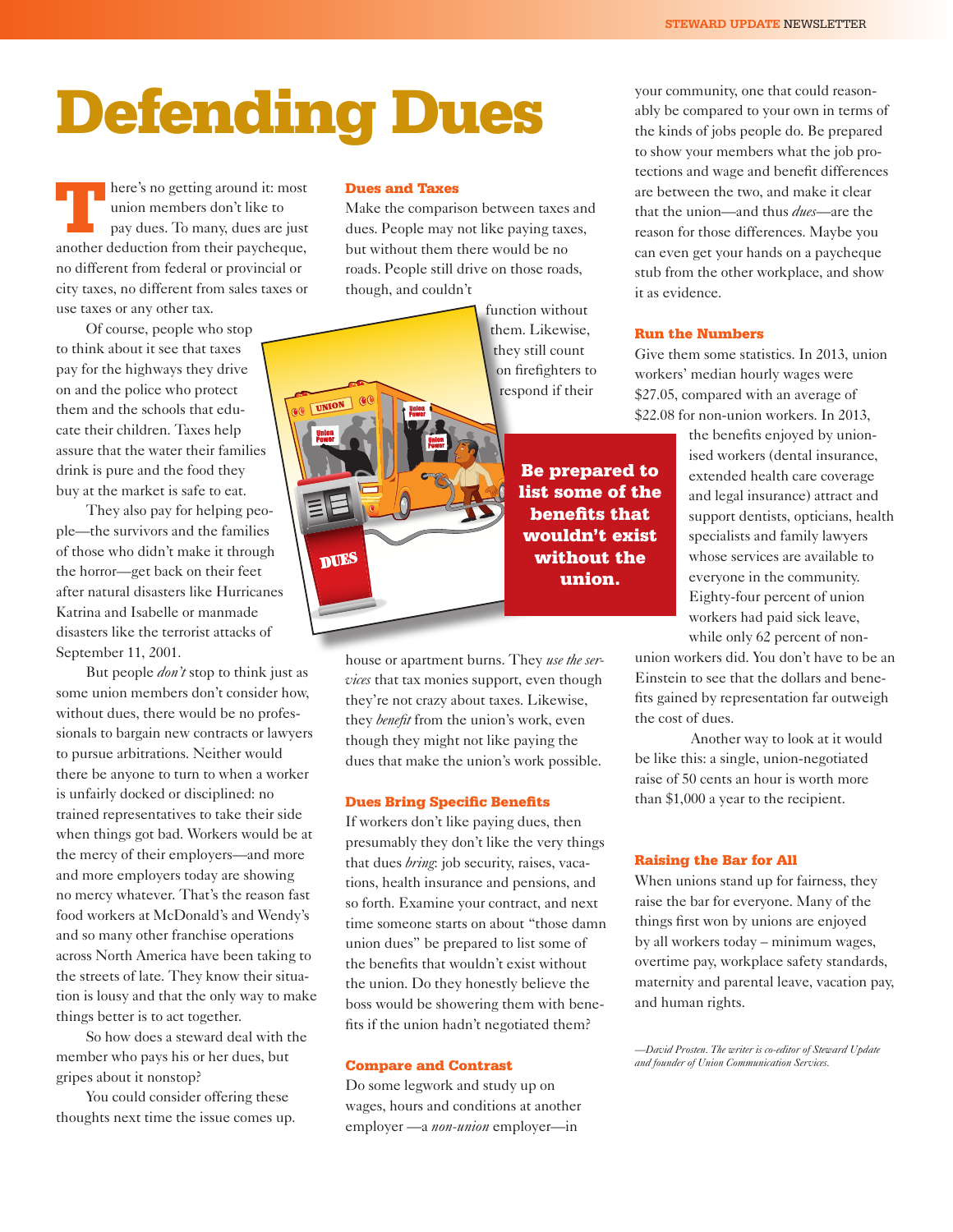## Dealing with Shift Work

s a steward, the odds are pretty<br>good that you've lost sleep more<br>than once over a nagging problem good that you've lost sleep more than once over a nagging problem or an annoying individual you've encountered over the course of your union duties. As lousy as that loss of sleep was, it likely can't begin to compare with the problems facing your members on shift work.

The good news is, as steward you may be able to help them avoid some of those problems.

Virtually everyone who's ever worked an irregular or abnormal shift knows that regular sleep deprivation can affect your mood and your health. After all, we're not nocturnal animals like opossums or bats. Our internal rhythms are designed to be in sync with the external, daytime world, and staying awake at night is disruptive to our systems.

Shift work can be so disruptive as to negatively affect a worker's ability to effectively perform her or his job, and it may also affect workers' health by causing or worsening:

- Cardiovascular problems
- Digestive problems
- Fertility problems
- Diabetes
- Cancers

■ Emotional disorders like depression

Night-time drops in body temperature and hormone levels affect alertness and can cause increased errors, accidents, and poor decision-making. Fatigued workers may fall asleep on the job, even while standing up or operating machinery.

For those on the night shift, sleeping during the daytime—with its sunlight, noises, and warmer temperatures—is often intermittent and of short duration. Fewer hours of sleep mean less time for the brain to rest and repair. Attempting to "catch up" on sleep on days off won't compensate for sleep debt accumulated during the work week. "Day sleepers" may be so chronically sleep-deprived they no longer know what it's like to feel good. The resulting mood swings and fatigue can affect relationships with co-workers, family and friends.

Some people can tolerate shift work, but many shift workers struggle. Certain adaptations are possible, and this is

where the union comes in. Here are some suggestions.

### The Union Can Help

■ When possible, regular, predictable work schedules are preferred. Workplace flexibility when family needs, such as child care, arise can greatly reduce stress. (Changes to shift work designs are likely to be controversial so talk them over with members before they get brought up with management.)

■ Some members simply cannot tolerate working nights. See if the union can establish a right to transfer to daytime work, ideally without loss of pay and benefits, for those who can't adjust.

■ Even though you may have members who are constantly looking to work overtime, enforce *maximum* allowable work hours. It's a health and safety issue.

■ Ideally, only *forward* shift rotations should be permitted, that is, rotations that move with the clock, not *backwards* against the clock.

■ Tasks that require error-free activity or have increased potential for accidents should be avoided as much as possible toward the end of a 12-hour shift and in the 3 to 6 a.m. period. Errors increase as fatigue sets in.

■ Talk with the employer about providing full daylight-spectrum bright light during night shifts. This promotes the resetting of the body's sleep and wake cycles.

■ Be sure that services related to personnel, benefits, and training are available for those working nights just as they are for those working days. Try to avoid the holding of people after work or bringing them in early. This avoids disrupting people's sleep schedules (as well as child care arrangements).

■ Ask to have healthy food choices available during all shifts, including in vending machines. Work with your employer, if possible, to promote physical exercise by offering discounts to gyms or exercise programs.

Workers and their families alike need to know the effects of shift work. Ask your Employee Assistance Program or health and safety department to offer a seminar to all concerned, including their families.

### Health Tips for Shift Workers

Union stewards can suggest to shift workers ways they can reduce the negative impact that working nights can have on their lives. You might consider posting some of these examples:

- Eating meals or snacks at the same time each day may promote better digestion.
- Avoid caffeine near the end of shift or near sleep time; as a diuretic it interrupts sleep.
- Avoid alcohol, which produces lighter sleep and can cause headaches.

■ Maintain a regular sleep schedule all week, including days off. Ask family and friends to respect your need for peace.

- Schedule personal appointments for times that do not disrupt sleep routines.
- Block noise from reaching the bedroom; keep the room cool and pitch-dark.
- Try relaxation techniques, like meditation and yoga, to promote sleep.
- $\blacksquare$  Regular exercise may enhance the deep sleep that is physically restorative.

■ Naps can improve alertness, but should be limited to 45 minutes to minimize the chances of entering deep sleep; waking from deep sleep can leave you feeling groggy.

Even if the shift workers you talk to seem dismissive about exploring these measures to improve their tolerance for working nights, give them the information anyway. Chances are that they, or their spouses, will eventually be looking for these tips in order to get the rest that their minds and bodies crave.

*—Nellie J. Brown, MS, CIH. The writer is director of workplace health and safety programs at the Worker Institute, Cornell University's School of Industrial and Labour Relations.*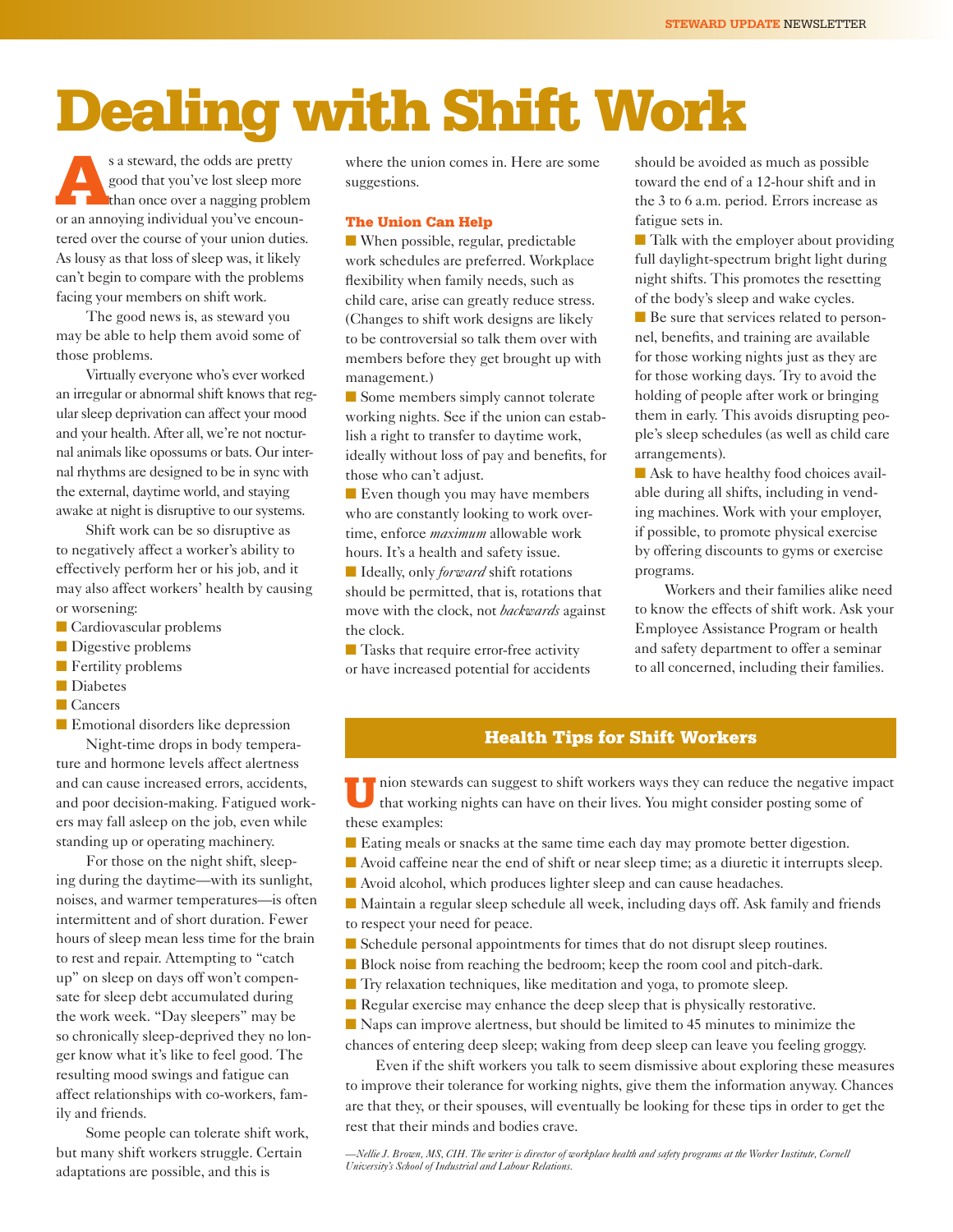## The Duty of Fair Representation

wick quiz: How should you react<br>when the biggest complainer<br>in the bargaining unit comes to<br>you demanding a griange of below the big when the biggest complainer in the bargaining unit comes to you demanding a grievance be filed on his behalf—his fourth such demand, each on a different issue, over the last ten

weeks?

Answer one: Tell the complainer he's just that—a complainer—and say you refuse to go through yet another wild goose chase only to find, again, that there's no basis for the complaint that even *approaches* the level of a real grievance.

Answer two: Tell the complainer you'll check into it—and do. As unlikely as it seems, and as much as you're tempted to tell this chronic pain-in-thebutt to go away, maybe *this* time there really is a case.

The correct answer to the question is, of course, number two: check out the complaint. If you don't, you could be opening yourself, and the union, to a Duty of Fair Representation (DFR) complaint. Under law, every worker in your bargaining unit must be treated equally by the union and its representatives.

### Three Essential Points

You have to know what this "Duty" requires of you, and why following it actually makes unions stronger, more effective workers' rights organizations. Here are the essential points you need to understand in order to be sure you do, in fact, comply with this obligation:

■ Treat every member's actual or imagined grievance similarly, if not exactly the same. Do not discriminate against someone because they are a jerk, because everyone dislikes them, because of their personal characteristics (such as race, religion or sexual orientation), or for any other reason.

■ The courts have warned against being "arbitrary or capricious" (meaning, you had better have a good and consistent policy that explains why you did differently for Paul than you did for Susan), but

> has also said that a union member does not have "an absolute right to have his grievance taken to arbitration" as long as his case was handled in good faith and with a sense of reasonableness.

■ Recently, an arbitrator who threw out a DFR

> Fully and fairly investigate each reported incident in a thorough manner.

suit against a union for not taking a member's case to arbitration explained that, "A union's conduct can be classified as arbitrary only when it is…without a rational basis or explanation." Mistakes and simple negligence are serious errors, but won't necessarily result in a finding against the union in a DFR case.

So what do these cases tell us about how to comply with the law? There are a few simple, straightforward things you need to do that will not only protect you as a steward, and your union, but will also make you a better trade unionist.

### Outlining Your Steps

First, each steward must keep a careful record of every incident that a member reports, regardless of whether it appears to be a gripe or a real grievance. This written or electronically kept record may be brief, but should include the worker's name, time of reporting, possible witnesses, and a concise description of what did/did not happen that upset the member. At least every two or three days, stewards should report and discuss these incidents with whoever in the union hierarchy is the appropriate person.

Second, you must fully and fairly investigate each reported incident in as thorough a manner as the facts justify. A careless member who has been warned by the safety committee about her unsafe behaviour may not receive much sympathy from a steward if she is disciplined. Still, if she is disciplined and complains to you, you must carefully investigate. If your investigation shows that the discipline is fair and justified, you can report that back to the member and assist her to a point, but the union is free to choose to not expend considerable resources on that member's case.

Third, the union should have a written policy that explains to members why and when it will expend a lot of the union's resources on a grievance. Be sure it is distributed to all members and available on your union's web page. The policy should spell out your duty to investigate and assist members, but note that representation all the way to arbitration occurs only if an individual member's case is of considerable benefit and in the best interests of the union as a whole. The contract is between the union and the employer, not the member and the employer, which

> gives the union the ability to make decisions that reflect the best interests of all members when deciding what grievances to carry forward.

Taking these various steps is the best way to protect members, stewards and the union. And, by doing so, your members will better

understand your actions, which can only enhance your credibility and institutional sincerity.

*—Lee Adler. The writer, an attorney, has represented public and private sector unions for nearly 40 years, and presently teaches labour relations courses dealing with public sector unions and*   $the$  crisis in American public education.



Under law, every worker in your bargaining unit must be treated equally.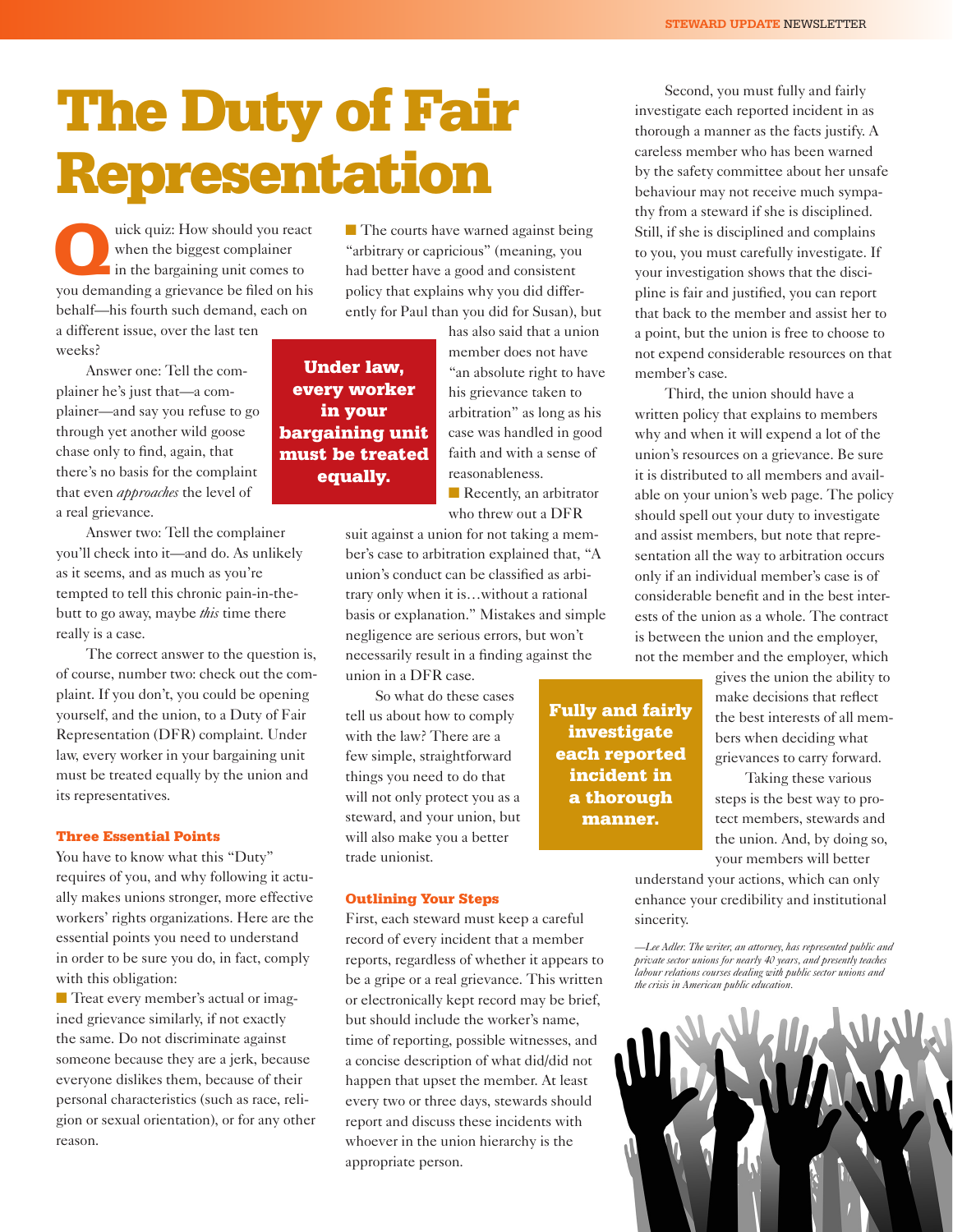## Making Roles & Goals Clear

e have all been at bad meetings: they start late, no one is sure when they're supposed to end, some people are raising their hands to speak, others are just speaking out, there is no written agenda or time limit, and usually not much gets done. People leave frustrated.

One big reason meetings like this happen is that too little attention is paid to something called "definition"—an understanding by all involved of what's being talked about or done, and why.

Without definition, most of the things a steward does can fail as miserably as the meeting described above. You say "oranges" but others hear "apples." Not only aren't the people you represent on the "same page" as you, some aren't in the same book. At grievance meetings with management it's as if you're broadcasting on the FM band, and they are receiving only on AM.

Lack of definition can make people confused, agitated and sometimes even hostile. These disastrous consequences are avoidable. Here are some examples that show how lack of definition can get in a steward's way—and what can be done about it.

### Set Purpose and Length of Meetings

Scenario Number 1: A steward asks three members who are unhappy with management's new attendance policy to get together and talk about it after work. The meeting starts off with a lot of energy but people leave frustrated and annoyed over "spinning our wheels" and all the "loose ends."

What happened? At least two very important things were left undefined in the steward's outreach: the purpose of the meeting and how long it would last.

The steward thought the meeting was to find out how the policy was being implemented—that is, for fact finding. One member, though, thought it was to

## What needs to be defined

Following are examples of areas that need to be defined. You'll no doubt encounter more in your work as a steward.

■ **Agendas:** *What are we here for? In what order will the items be discussed? What action, if any, are we taking on each item?* ■ **Time limits:** *starting and ending times*, *how long each can speak, how much time will be spent on a particular subject* ■ **Roles:** *Are people there to only listen, or* 

*to participate? Who chairs? Who speaks? Who votes?*

■ **Rules:** how to get recognized to speak, no *yelling, don't repeat yourself, stay on the topic* ■ **Issues:** *Exactly what are we talking about? What do we want to do with the issue? What are the various positions people hold on the issue?*

■ What was accomplished and next steps: *What did we decide or do? What are the loose ends? Who will do what? By when?*

vent about the unfair policy and the idiots in management. Another member thought it was about planning a job action. Yet a third member kept insisting he wanted to hear what the lawyers had to say. The result: the discussion bounced around like a pinball from one topic to the other.

Making it worse, the steward thought they had an hour to meet, but two of the members got up suddenly after 45 minutes saying they had to get to a softball game.

If the steward had defined with everyone at the beginning of the meeting—or, better still, *before* the meeting the exact purpose of the meeting and how long it would last, they would have had a better session. With at least two more things defined at the end of the meeting—what they accomplished or decided and where they would go from here—they would not have been so frustrated and they would have left the meeting much more ready to take the next steps.

### Define Roles, Ground Rules

Scenario Number 2: Another steward had a grievance meeting with a member and management over discipline. It went badly. Management kept talking directly to the member trying to get a confession or make a deal, and the member first started yelling and then let management know he was interested in the deal.

The problem? Lack of definition. The steward didn't clearly define the roles the member and the steward would play and what to do if management acted badly or made an offer. The steward also didn't define for management some ground rules for the meeting, including that management should deal directly with the steward as the member's union representative not the member. Again, a little definition would have gone a long way.

### Work off the Same Definitions

Secnario Number 3: Another steward, having just come back from internal organizing training, was eager to get members more active in the union. One by one the steward approached members to find out what was on their minds. One by one the members gave the steward a list of things the steward could fix for them. Oops! More definition needed. The members had one definition of a union: "member complains, steward fixes things." The steward and the union need to convince members that the definition of a union is "we identify issues together and WE work together to solve them."

As you go through your steward and other activities, interacting with others, notice how things go. When they are not going so well (people are not listening to each other, nothing is getting done, people are "jumping down each other's throats," and so on) see if you can identify something important that has been left undefined by the group. Then see if you can improve the situation by suggesting a clarification of one or more of the factors causing the problems. You'll start to agree that "definition" can make a big difference.

*—Ken Margolies. The writer is a senior associate of the Worker Institute at Cornell University's School of Industrial and Labor Relations.*